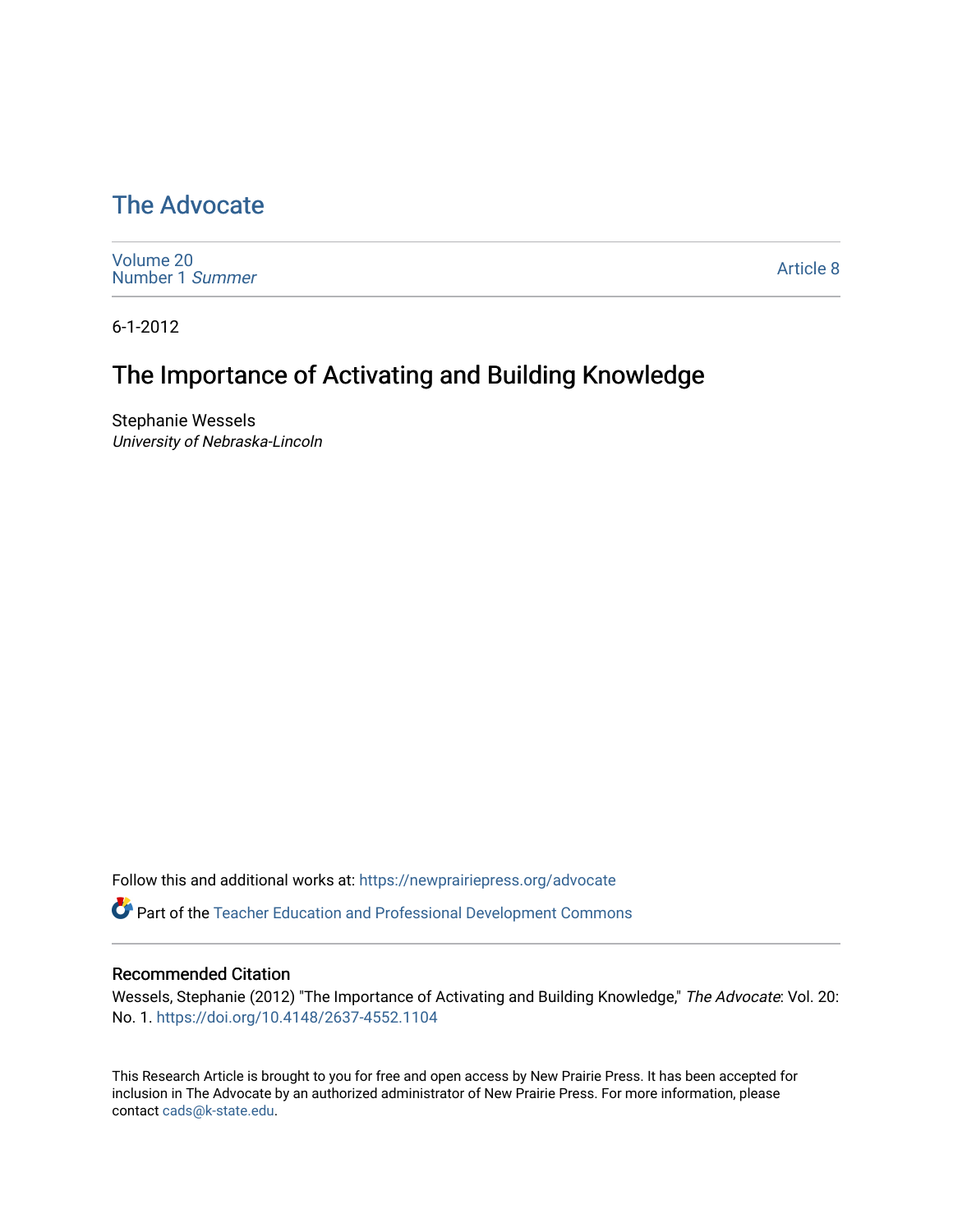## The Importance of Activating and Building Knowledge

## Abstract

Introduction: The following exchange occurred in a third-grade classroom:

"I thought grit was a food. It doesn't make sense," Saida commented. "Yes, there are grits that people eat. Grits are ground corn, however, in this story the word is grit. Do you remember when it was really windy outside and dust and dirt got on you? That was grit," Mrs. Henning explained.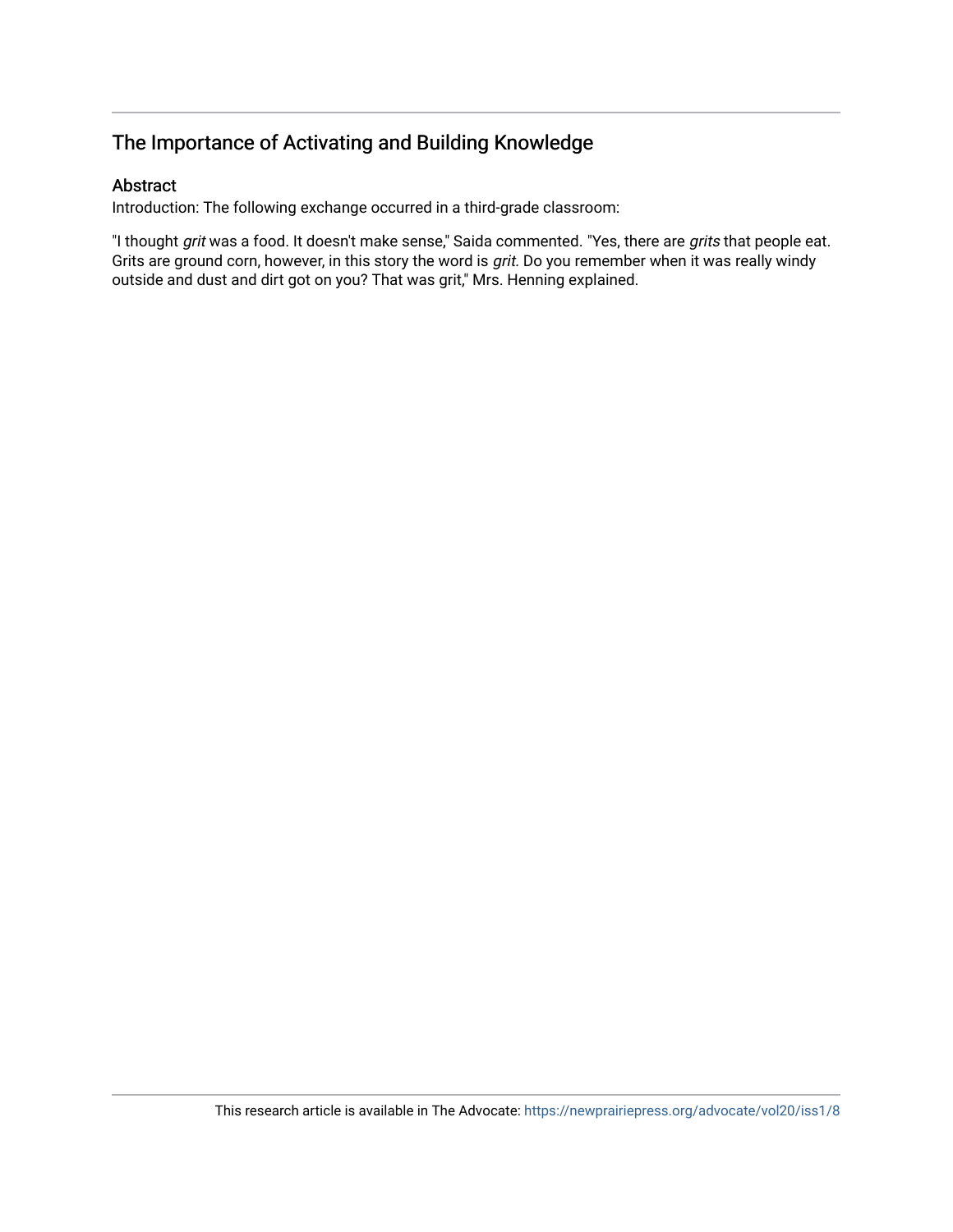## The Importance of Activating and Building Knowledge

## **Stephanie Wessels, Ph.D. University of Nebraska-Lincoln**

### **Introduction**

The following exchange occurred in a third-grade classroom:

"I thought grit was a food. It doesn't make sense," Saida commented. "Yes, there are grits that people eat. Grits are ground corn, however, in this story the word is grit. Do you remember when it was really windy outside and dust and dirt got on you? That was grit," Mrs. Henning explained. "That was gross. It got in my hair and teeth," replied Saida. In this exchange, the grade-level teacher made a meaningful connection between a recent experience and the new vocabulary word. This connection allowed the teacher to clarify the student's existing understanding of the vocabulary word grit which was affecting her comprehension of the story. For vocabulary instruction to be effective, students must relate new words to their existing background knowledge (Author, 2008). The purpose of this article is to explain the importance of teachers' activating and building students' background knowledge as a way of enhancing their culturally and linguistically diverse (CLD) students' vocabulary development.

A student's background knowledge is ever changing by academic experiences, social customs, facts, or emotions that are encountered and learned (Marzano, 2004). Background knowledge plays a significant role in a student's understanding of the new vocabulary being introduced as well as their retention of the word's meaning for later use. Background knowledge is what students use to develop, expand, and refine vocabulary word meanings (Rupley, Logan, & Nichols, 1999). By activating students' background knowledge, information is brought to the surface where it is ready to be applied, used to stimulate questions, and build interest in the targeted vocabulary throughout the lesson. Educators are able to use this knowledge to guide learning and to help clarify students' misconceptions about specific vocabulary terms.

#### **Activating Students' Existing Knowledge**

Activating students' background knowledge about vocabulary involves teaching students to access the information they have stored in their permanent memory. For educators, the ultimate goal of vocabulary instruction is to have students store their understandings of vocabulary words in their permanent memory to be accessed, consciously or unconsciously, whenever needed (Stahl, 1999). Such activation is important for both native and non-native English students, but is particularly critical for CLD students who may struggle with new and unfamiliar vocabulary. CLD students need more than just a brief introduction of the vocabulary to help alleviate their comprehension difficulties because of their English language proficiency limitations. They need numerous opportunities to discuss and reflect on the relationships among concepts as well as connections between the content and their background knowledge. These meaningful interactions enable CLD students to

1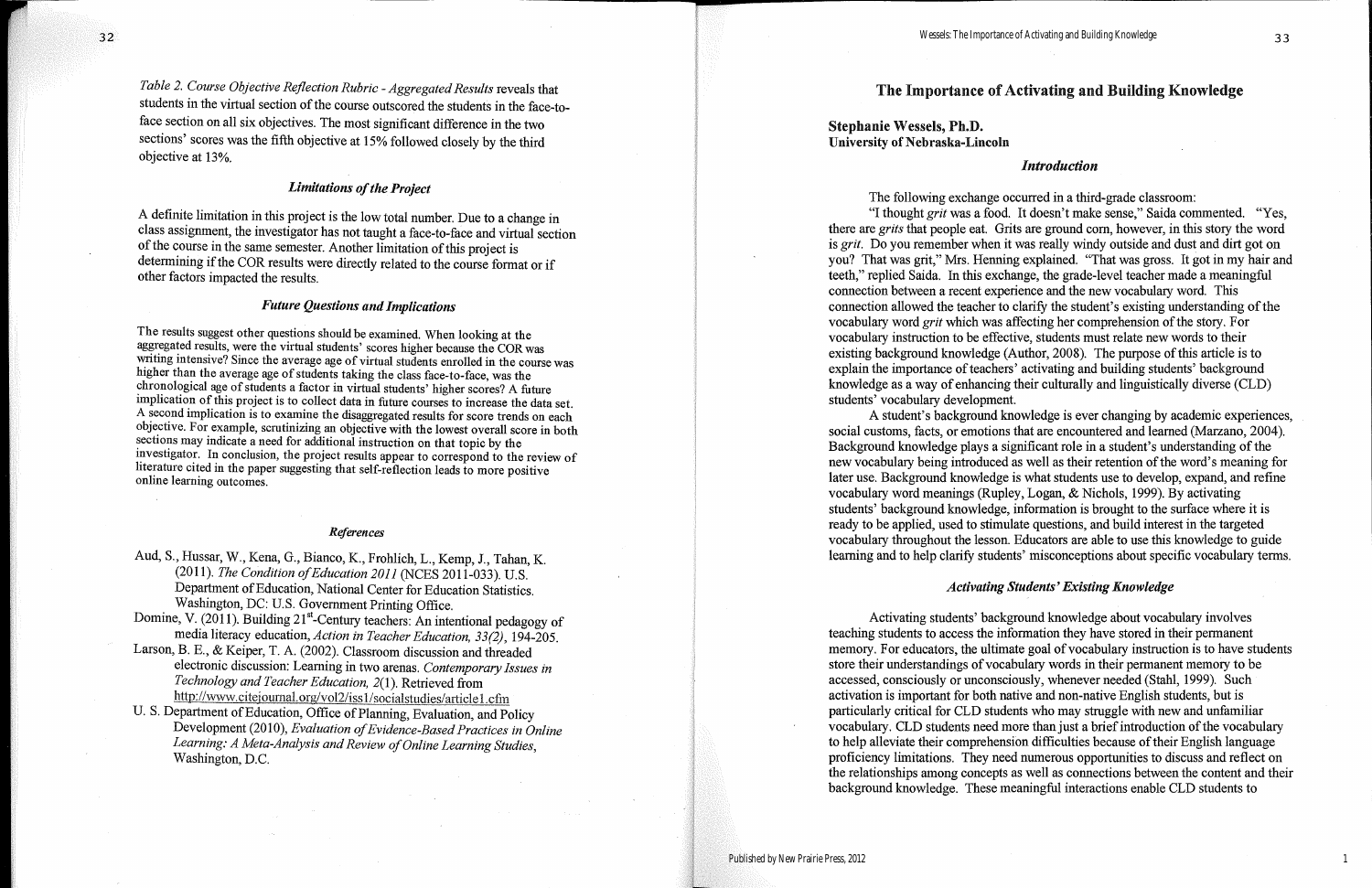deepen their understanding of the vocabulary concepts throughout the lesson. Meaningful instruction that meets the needs of all students starts by building a solid foundation by tapping into their existing knowledge.

Educators must be mindful that  $all$  students have background knowledge; however, some students may not have the academic knowledge of the English language necessary to be successful in an academic setting. Even in classrooms where all the students have similar backgrounds (e.g., culturally, linguistically, economically), the students do not have identical prior and background experiences to draw upon. Within any particular cultural group, there are considerable differences between students. Students come with different prior experiences, values, and knowledge unique to their ethnicities and personal backgrounds.

CLD students' experiences may be very different culturally and linguistically from those of their peers (Rea & Mercuri, 2006) and teachers. Educators must beware of these mismatches in background knowledge; otherwise, such circumstances can have a negative impact on students' learning opportunities and academic success. Additionally, educators must consider that the educational system is based on European American cultural norms and values (Gay, 2000), which can be very different from those of CLD students.

According to Moll, Amanti, Neff, and Gonzalez (1992), the knowledge that CLD students bring with them to school is known as their funds of knowledge. This knowledge is often related to family, home, religion, and the workplace. These sources of knowledge are usually untapped resources in the classroom. When educators create opportunities for CLD students to make meaningful connections between the new vocabulary and their funds of knowledge, their prior experiences are validated and their cultural knowledge is affirmed. The CLD students feel personally connected to the vocabulary and have an increased chance for developing ownership of the new vocabulary.

Brock and Raphael (2005) found that teachers who successfully teach students whose backgrounds differ from their own have several characteristics in common. First, such educators understand that good teaching is not transcendent (an inborn talent to teach). Rather, "good teaching is a contextual and situational process" (p. 5). This process takes into account students' prior experiences, community settings, cultural backgrounds, and ethnic identities (Gay, 2000). Second, effective educators understand that each student has a personal history that shapes his or her individual viewpoints.

CLD students' background knowledge is the underlying force in second language acquisition (Swinney & Velasco, 2006) and a motivating factor in their learning vocabulary and academic English. By allowing the students to tap into their rich cultural linguistic knowledge base and relate to their experiences in their native language and culture, the teachers can integrate this information into the lesson which help the students' understand of the vocabulary and the English language (Krashen, 2003). Activating background knowledge brings students' knowledge to consciousness and facilitates their learning of the new vocabulary, while also increasing their engagement and motivation to learn (Author, 2008). Engaged students continually build on their previous background knowledge and extend it by learning new information

#### **Building on Students' Knowledge Foundations**

When teachers tap into students' native languages and cultural educational When CLD students struggle with academic learning, teachers need to

experiences, they give students a sense of belonging. Research has shown that positive identification with one's own culture leads to increased academic success and improved self-concepts (Carrasquillo & Rodriguez, 2002). Even if a grade-level teacher does not speak the languages of CLD students in the classroom, he or she can facilitate students' participation and comfort level by accepting and encouraging their use of the native language. By encouraging the students to brainstorm about what they already know about vocabulary in their native language, the students are able to transfer their existing knowledge in English. This transfer helps the CLD students develop the academic vocabulary, which is critical to the students' success. consider that the problem may be related to background knowledge rather than to intellectual ability (Echevarria, Vogt, & Short, 2004). If the background knowledge is not there, CLD students will continue to struggle with their understanding of the topic. Educators may need to build up CLD students' background knowledge related to certain topics by providing a variety of academically enriching and meaningful experiences. "Background knowledge is doubly important in second language reading because it interacts with language proficiency during reading, alleviating the comprehension difficulties stemming from language proficiency limitations. Therefore building background on a topic through first hand experiences can facilitate success." (Boyle & Peregoy, 2000, p. 239). This background knowledge can be built through the use of visuals, demonstrations, discussions, read alouds, graphic organizers and hands-on inquiry.

One way for CLD students with limited English proficiency to activate their existing knowledge is drawing non-linguistic representations of the vocabulary words. This option gives students who are new to learning the English language an active voice in expressing their understandings of the newly introduced vocabulary word. In voicing these understandings through drawings, students are able to participate and demonstrate their existing knowledge about the topics while they are in the process of learning the English language. The students' genuine experiences and existing knowledge serve as starting points for making vocabulary meaningful.

Activating and building background knowledge has particular importance for CLD students. All new vocabulary needs to be explicitly linked to prior experiences with connections made to past academic learning. This allows students to have the opportunity to make an immediate and concrete connection between their understanding and knowledge of the world and what they are learning in the classroom. By capitalizing and building on the knowledge that students have, educators have a vehicle for providing grade-level content and meeting the language needs of each student.

#### **Conclusion**